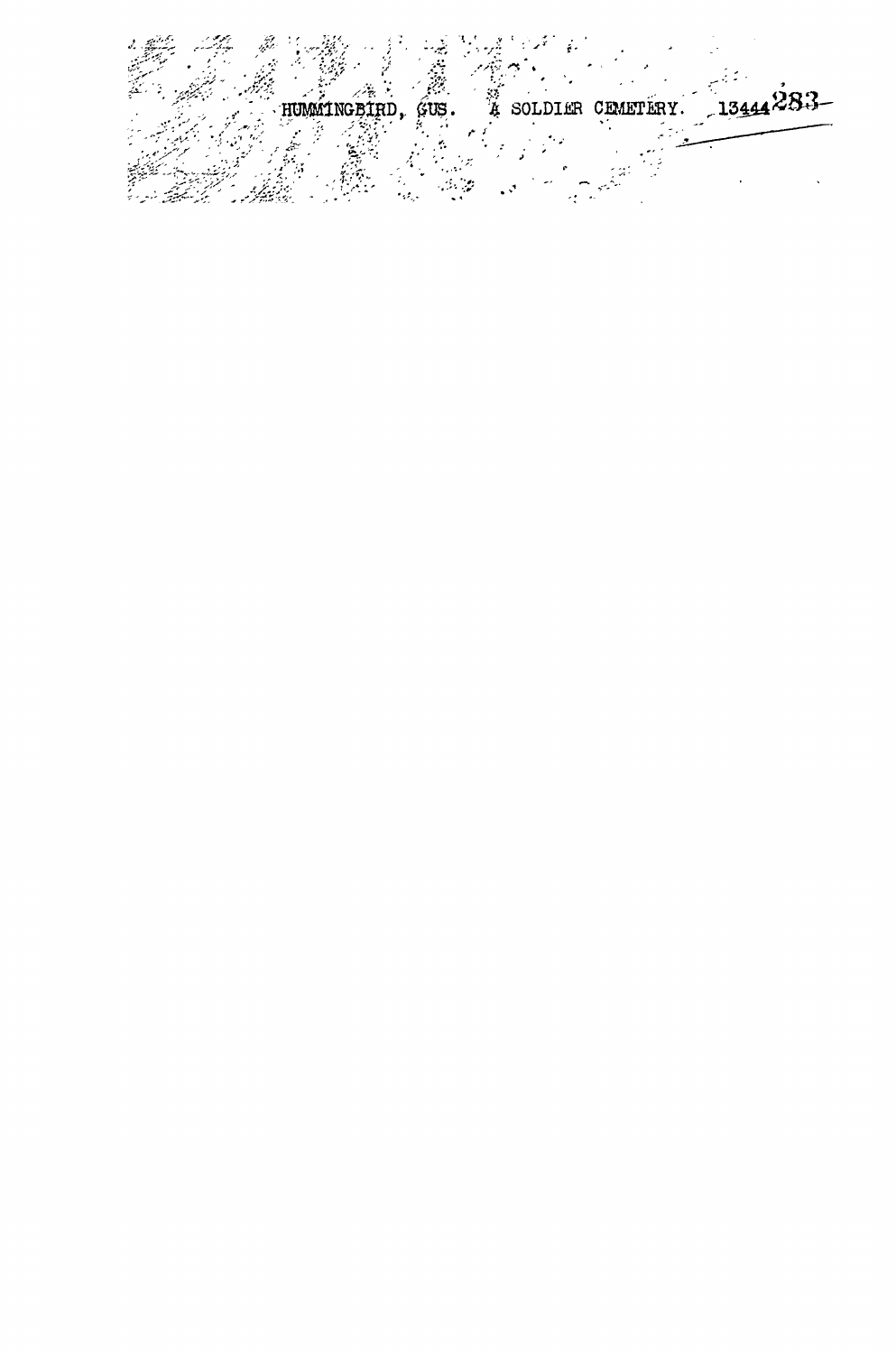13444.

A SOLDIER OFMETER  $\widehat{Y}$ . HUMMINGBIRD, GUS. Gus Hummingbird, Investigator, March 22, 1938.

## A REPORT ON A SOLDIER CEMETERY.

This is the story told to me by several old timers in the community among whom are Blackbird Doublehead, John Livers and George Cochran, I also interviewed several more concerning this cemetery.

The soldiers who are buried at this place are all buried in a row on a high hill on Little Lees Creek, about ten miles southeast of Stillwell. According to the Old Timers,  $P_{\text{oublehead}}$ , a full blood Cherokee who was. living in this part of the country all during the Civil War except a few months at Fort Gibson says that these soldiers all died of the black smallpox on this mountain. They were all Federals who had been sent out on a scouting expedition in the eastern part of the Cherokee They were all stationed at Fort Gibson. They  $\lambda$ ation. were all here scouting the country to find out about the , Southern men who were also in this part pillaging the farm houses and driving away stock.